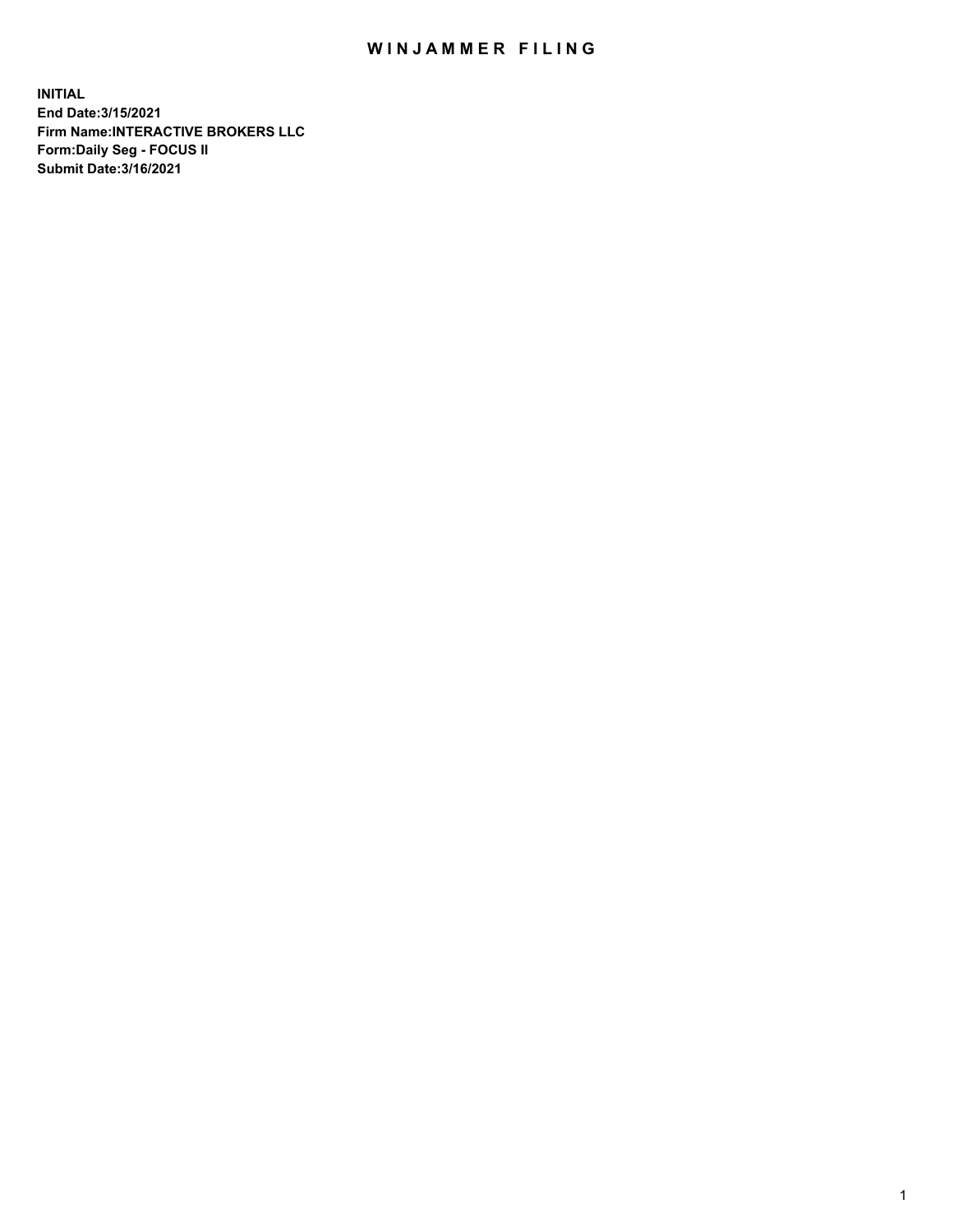**INITIAL End Date:3/15/2021 Firm Name:INTERACTIVE BROKERS LLC Form:Daily Seg - FOCUS II Submit Date:3/16/2021 Daily Segregation - Cover Page**

| Name of Company                                                                                                                                                                                                                                                                                                               | <b>INTERACTIVE BROKERS LLC</b>                                                            |  |
|-------------------------------------------------------------------------------------------------------------------------------------------------------------------------------------------------------------------------------------------------------------------------------------------------------------------------------|-------------------------------------------------------------------------------------------|--|
| <b>Contact Name</b>                                                                                                                                                                                                                                                                                                           | James Menicucci                                                                           |  |
| <b>Contact Phone Number</b>                                                                                                                                                                                                                                                                                                   | 203-618-8085                                                                              |  |
| <b>Contact Email Address</b>                                                                                                                                                                                                                                                                                                  | jmenicucci@interactivebrokers.c<br><u>om</u>                                              |  |
| FCM's Customer Segregated Funds Residual Interest Target (choose one):<br>a. Minimum dollar amount: ; or<br>b. Minimum percentage of customer segregated funds required:% ; or<br>c. Dollar amount range between: and; or<br>d. Percentage range of customer segregated funds required between: % and %.                      | $\overline{\mathbf{0}}$<br>0<br>155,000,000 245,000,000<br>0 <sub>0</sub>                 |  |
| FCM's Customer Secured Amount Funds Residual Interest Target (choose one):<br>a. Minimum dollar amount: ; or<br>b. Minimum percentage of customer secured funds required:%; or<br>c. Dollar amount range between: and; or<br>d. Percentage range of customer secured funds required between:% and%.                           | <u>0</u><br>$\overline{\mathbf{0}}$<br>80,000,000 120,000,000<br>00                       |  |
| FCM's Cleared Swaps Customer Collateral Residual Interest Target (choose one):<br>a. Minimum dollar amount: ; or<br>b. Minimum percentage of cleared swaps customer collateral required:%; or<br>c. Dollar amount range between: and; or<br>d. Percentage range of cleared swaps customer collateral required between:% and%. | <u>0</u><br>$\underline{\mathbf{0}}$<br>$\underline{0}$ $\underline{0}$<br>0 <sub>0</sub> |  |

Attach supporting documents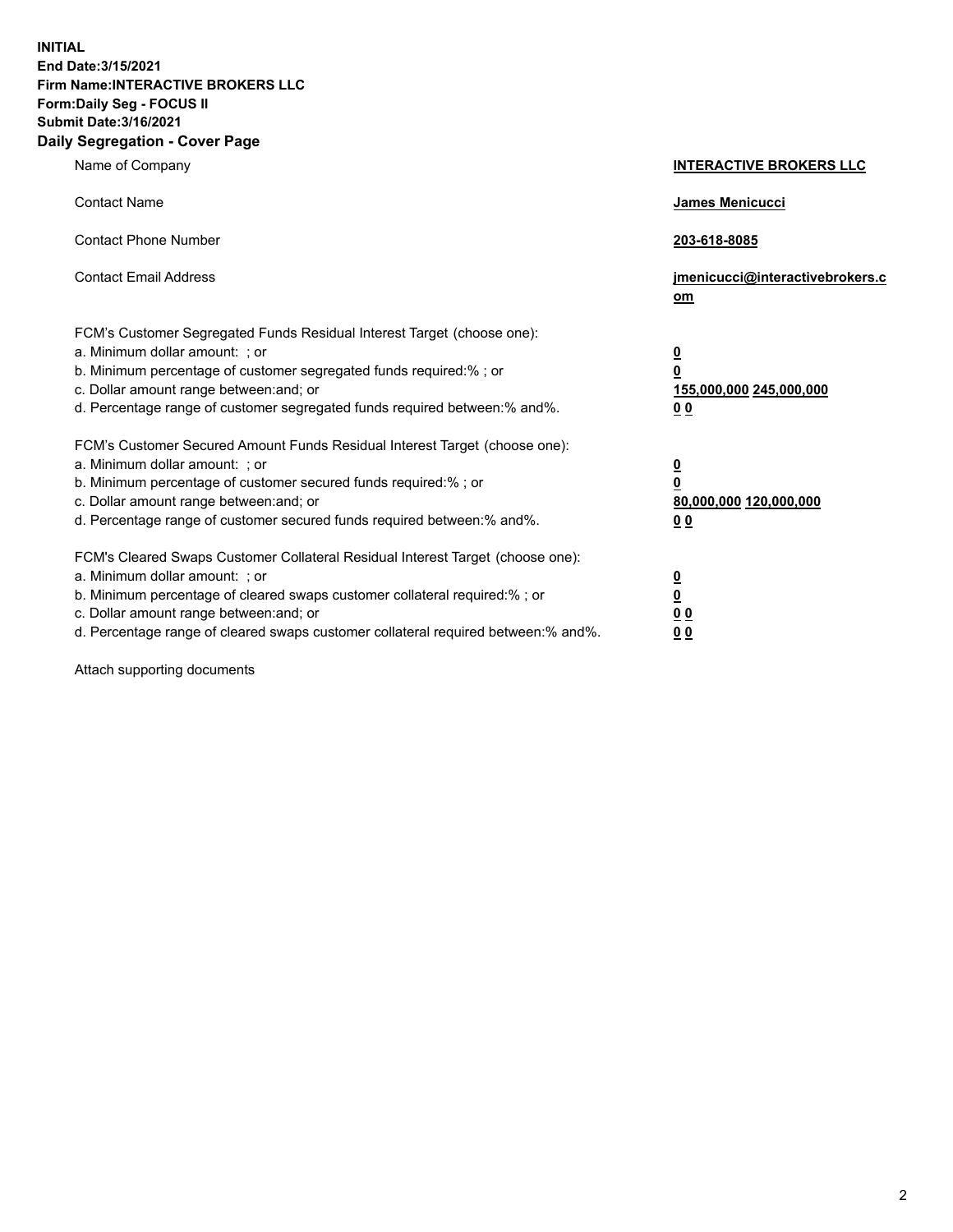**INITIAL End Date:3/15/2021 Firm Name:INTERACTIVE BROKERS LLC Form:Daily Seg - FOCUS II Submit Date:3/16/2021 Daily Segregation - Secured Amounts**

## Foreign Futures and Foreign Options Secured Amounts Amount required to be set aside pursuant to law, rule or regulation of a foreign government or a rule of a self-regulatory organization authorized thereunder **0** [7305] 1. Net ledger balance - Foreign Futures and Foreign Option Trading - All Customers A. Cash **496,804,597** [7315] B. Securities (at market) **0** [7317] 2. Net unrealized profit (loss) in open futures contracts traded on a foreign board of trade **-6,848,563** [7325] 3. Exchange traded options a. Market value of open option contracts purchased on a foreign board of trade **149,077** [7335] b. Market value of open contracts granted (sold) on a foreign board of trade **-6,378** [7337] 4. Net equity (deficit) (add lines 1. 2. and 3.) **490,098,733** [7345] 5. Account liquidating to a deficit and account with a debit balances - gross amount **5,821** [7351] Less: amount offset by customer owned securities **0** [7352] **5,821** [7354] 6. Amount required to be set aside as the secured amount - Net Liquidating Equity Method (add lines 4 and 5) **490,104,554** [7355] 7. Greater of amount required to be set aside pursuant to foreign jurisdiction (above) or line 6. **490,104,554** [7360] FUNDS DEPOSITED IN SEPARATE REGULATION 30.7 ACCOUNTS 1. Cash in banks A. Banks located in the United States **39,089,084** [7500] B. Other banks qualified under Regulation 30.7 **0** [7520] **39,089,084** [7530] 2. Securities A. In safekeeping with banks located in the United States **324,979,750** [7540] B. In safekeeping with other banks qualified under Regulation 30.7 **0** [7560] **324,979,750** [7570] 3. Equities with registered futures commission merchants A. Cash **0** [7580] B. Securities **0** [7590] C. Unrealized gain (loss) on open futures contracts **0** [7600] D. Value of long option contracts **0** [7610] E. Value of short option contracts **0** [7615] **0** [7620] 4. Amounts held by clearing organizations of foreign boards of trade A. Cash **0** [7640] B. Securities **0** [7650] C. Amount due to (from) clearing organization - daily variation **0** [7660] D. Value of long option contracts **0** [7670] E. Value of short option contracts **0** [7675] **0** [7680] 5. Amounts held by members of foreign boards of trade A. Cash **268,966,214** [7700] B. Securities **0** [7710] C. Unrealized gain (loss) on open futures contracts **-5,915,885** [7720] D. Value of long option contracts **149,077** [7730] E. Value of short option contracts **-6,378** [7735] **263,193,028** [7740] 6. Amounts with other depositories designated by a foreign board of trade **0** [7760] 7. Segregated funds on hand **0** [7765] 8. Total funds in separate section 30.7 accounts **627,261,862** [7770] 9. Excess (deficiency) Set Aside for Secured Amount (subtract line 7 Secured Statement Page 1 from Line 8) **137,157,308** [7380] 10. Management Target Amount for Excess funds in separate section 30.7 accounts **80,000,000** [7780] 11. Excess (deficiency) funds in separate 30.7 accounts over (under) Management Target **57,157,308** [7785]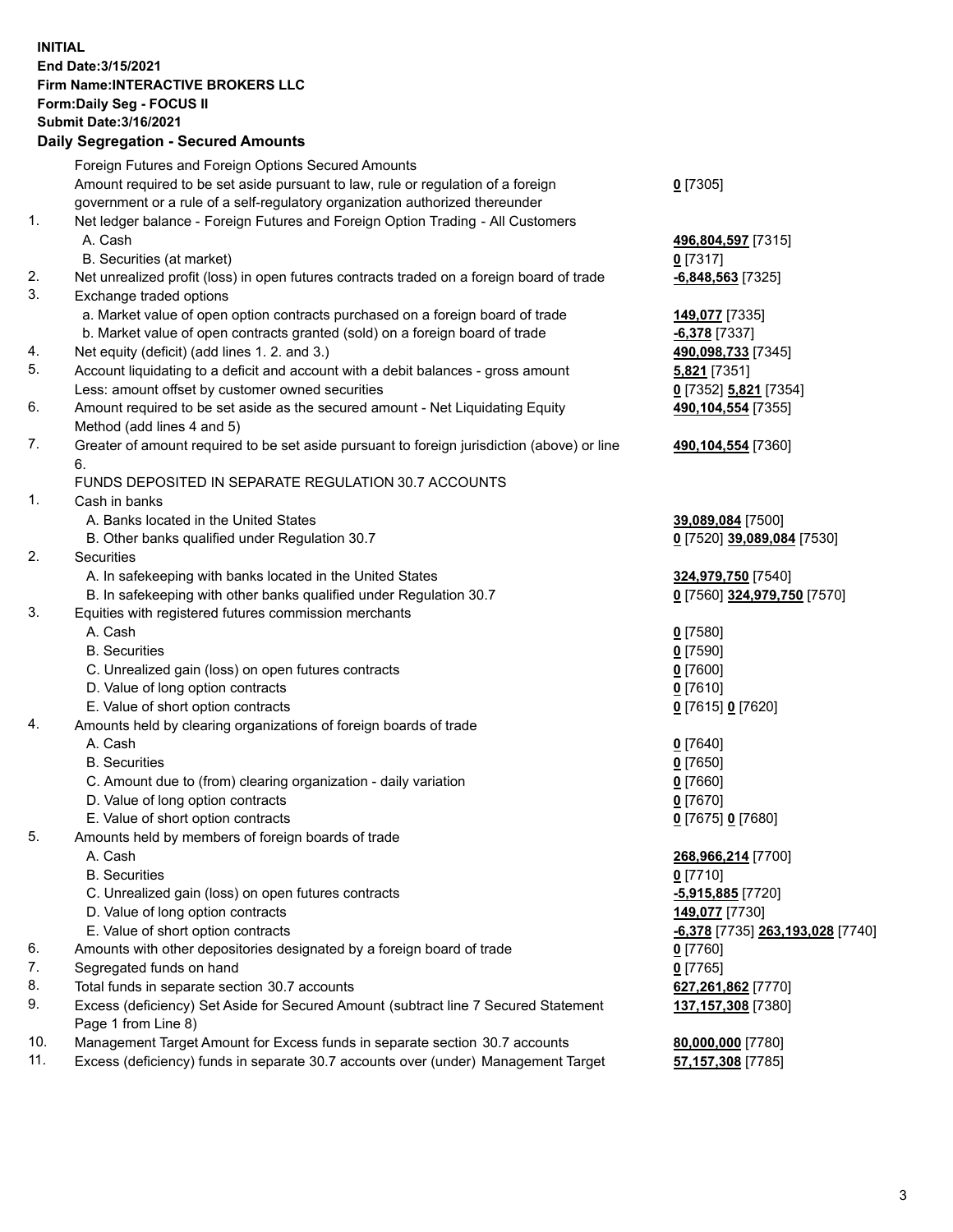**INITIAL End Date:3/15/2021 Firm Name:INTERACTIVE BROKERS LLC Form:Daily Seg - FOCUS II Submit Date:3/16/2021 Daily Segregation - Segregation Statement** SEGREGATION REQUIREMENTS(Section 4d(2) of the CEAct) 1. Net ledger balance A. Cash **6,246,302,123** [7010] B. Securities (at market) **0** [7020] 2. Net unrealized profit (loss) in open futures contracts traded on a contract market **214,159,274** [7030] 3. Exchange traded options A. Add market value of open option contracts purchased on a contract market **320,653,142** [7032] B. Deduct market value of open option contracts granted (sold) on a contract market **-258,631,002** [7033] 4. Net equity (deficit) (add lines 1, 2 and 3) **6,522,483,537** [7040] 5. Accounts liquidating to a deficit and accounts with debit balances - gross amount **2,209,836** [7045] Less: amount offset by customer securities **0** [7047] **2,209,836** [7050] 6. Amount required to be segregated (add lines 4 and 5) **6,524,693,373** [7060] FUNDS IN SEGREGATED ACCOUNTS 7. Deposited in segregated funds bank accounts A. Cash **2,358,065,910** [7070] B. Securities representing investments of customers' funds (at market) **1,954,417,955** [7080] C. Securities held for particular customers or option customers in lieu of cash (at market) **0** [7090] 8. Margins on deposit with derivatives clearing organizations of contract markets A. Cash **504,639,139** [7100] B. Securities representing investments of customers' funds (at market) **1,867,556,086** [7110] C. Securities held for particular customers or option customers in lieu of cash (at market) **0** [7120] 9. Net settlement from (to) derivatives clearing organizations of contract markets **28,185,294** [7130] 10. Exchange traded options A. Value of open long option contracts **320,651,850** [7132] B. Value of open short option contracts **-258,727,956** [7133] 11. Net equities with other FCMs A. Net liquidating equity **0** [7140] B. Securities representing investments of customers' funds (at market) **0** [7160] C. Securities held for particular customers or option customers in lieu of cash (at market) **0** [7170] 12. Segregated funds on hand **0** [7150] 13. Total amount in segregation (add lines 7 through 12) **6,774,788,278** [7180] 14. Excess (deficiency) funds in segregation (subtract line 6 from line 13) **250,094,905** [7190] 15. Management Target Amount for Excess funds in segregation **155,000,000** [7194]

16. Excess (deficiency) funds in segregation over (under) Management Target Amount Excess

**95,094,905** [7198]